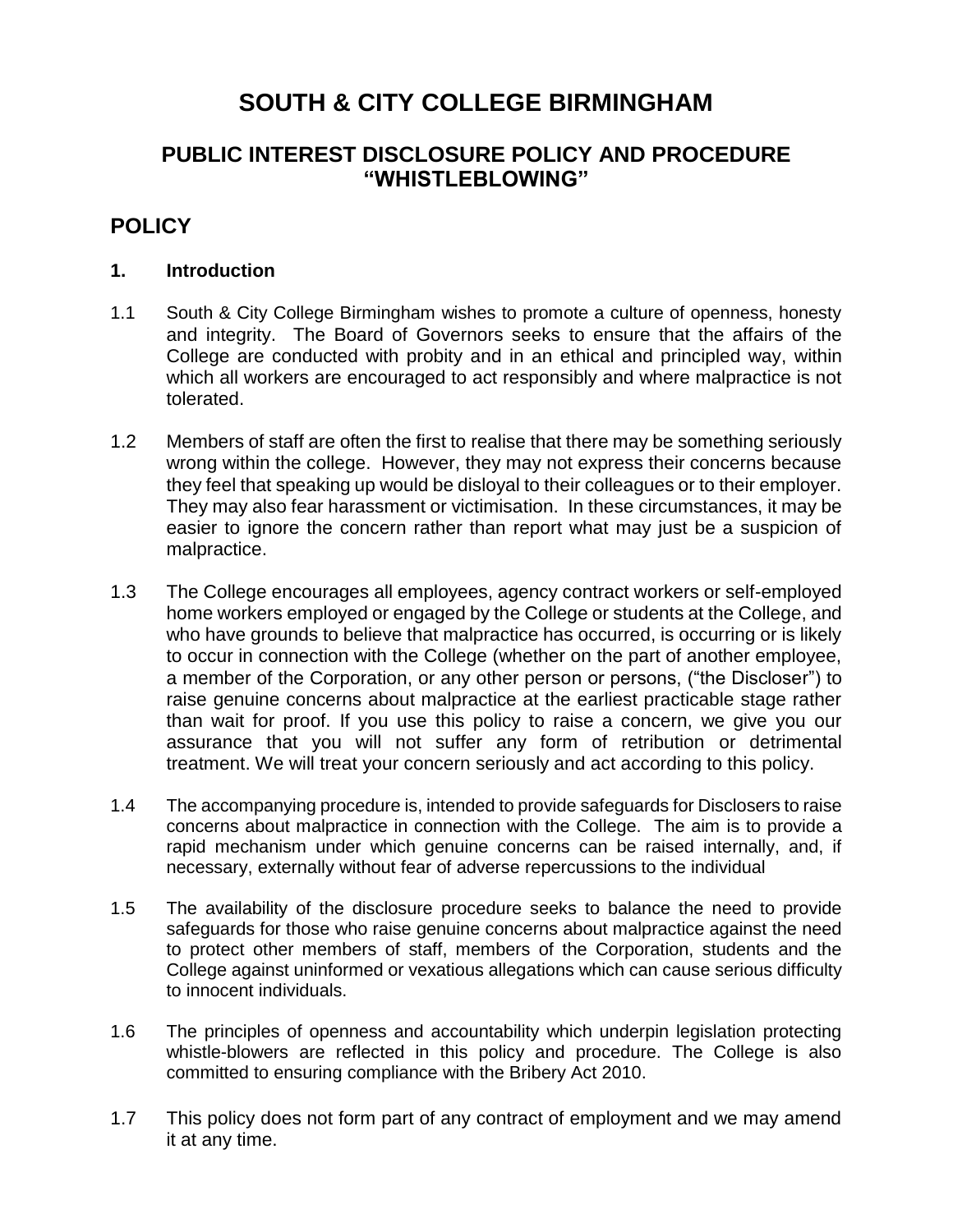## **2. When to use this policy**

- 2.1 There is a difference between whistleblowing and raising a grievance:
	- 2.1.1 Whistleblowing is where an individual has a concern about a danger or illegality that has a public interest aspect to it, e.g. because it threatens students, third parties or the public generally; but
	- 2.1.2 A grievance is a complaint that generally relates to an individual's own employment position or personal circumstances at work.
- 2.2 This policy does not set out the procedure that applies to general grievances. If you have a complaint about your own personal circumstances, then you should use our Grievance Procedure in the first instance.

### **3. Public Interest Test**

- 3.1 "In" the public interest must be distinguished from "of" the public interest, i.e. matters which are simply interesting to the public.
- 3.2 Disclosure under Act will not be protected by the Act unless they are believed to be made in the public interest. This therefore excludes disclosures which are of a purely personal interest.
- 3.3 Grievances by individuals in relation to their personal employment or as appeals against decisions of management unless they involve instances of malpractice are regarded as personal interest and shall be dealt with under the appropriate procedure

#### **4. Malpractice covered by this policy**

- 4.1 Whistleblowing is the reporting of suspected malpractice, wrongdoing or dangers in relation to the activities the college undertakes. The kinds of malpractice covered by this policy include:
	- 4.1.1 Criminal offence, including those in relation to bribery and corruption and tax evasion facilitation;
	- 4.1.2 Miscarriages of justice;
	- 4.1.3 Danger to the health and safety of any individual;
	- 4.1.4 Damage to the environment;
	- 4.1.5 Breach of any legal or professional obligation, including those in relation to bribery and corruption and tax evasion facilitation;
	- 4.1.6 Deliberately concealing any of the above.
- 4.2 Examples of Malpractice are (but are not limited to):
	- 4.2.1 Actions which are unprofessional, inappropriate or conflict with a general understanding of what is right and wrong, e.g. falsification of student grades or actions which call into question the integrity of educational standards;
	- 4.2.2 Failure to comply with a statutory obligation, e.g. Safeguarding;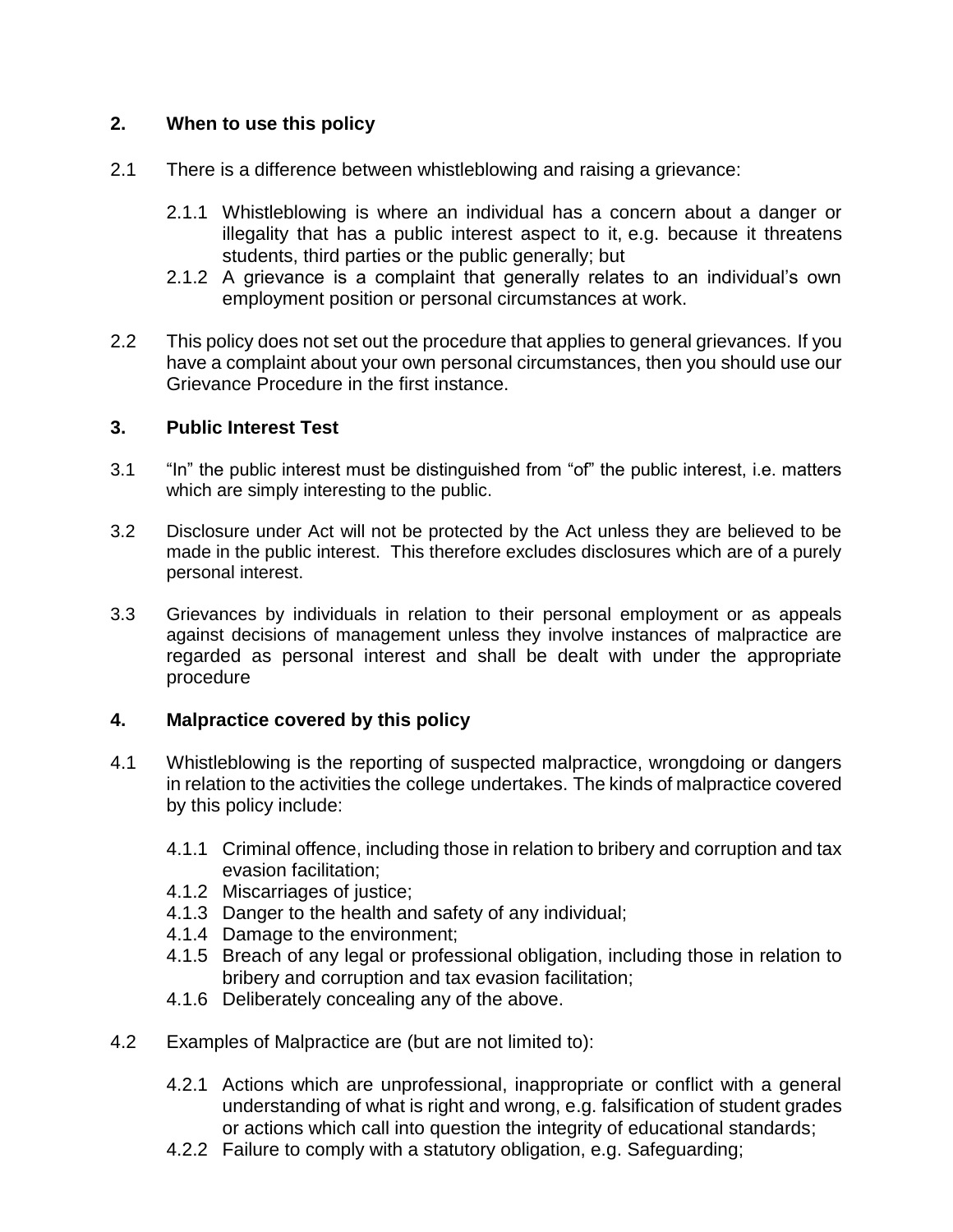- 4.2.3 Gaining, or seeking to gain, a pecuniary advantage for an association or relationship with, or membership of, an organisation, Company or other body which ought properly to have been disclosed to the College;
- 4.2.4 Fraud or financial irregularities (including improper or unauthorised use of public funds);
- 4.2.5 Bribery, corruption (including abuse of authority) or other forms of dishonesty, e.g. showing undo favour over a contractual matter or to a job applicant;
- 4.2.6 A breach of code of conduct.

### **5. Confidentiality**

- 5.1 All concerns raised will be treated in confidence and every effort will be made not to reveal your identity if that is your wish. If disciplinary or other proceedings follow the investigation, it may not be possible to take action as a result of a disclosure without your help, so you may be asked to come forward as a witness. If you agree to this, you will be offered advice and support. . If you ask for a matter to be treated in confidence, we will respect this request and, unless the law requires otherwise, will only make disclosures to third parties or other staff with your consent.
- 5.2 We hope that all staff will feel able to voice their concerns openly under this policy. Although a concern may be raised anonymously, we encourage you give your name when reporting your concern whenever possible. If this is not done, it will be much more difficult for us to protect your position or to give feedback on the outcome of investigations. Concerns that are expressed completely anonymously are also much less powerful and are difficult to investigate.

# **PROCEDURE**

- 1.1 Where possible the concerned worker (the Discloser) should in the first instance, in complete confidence, discuss the issue of concern with his/her line manager.
- 1.2 A concern can be raised by telephone, in person or in writing. It is preferable if it is made in writing. Although you are not expected to prove the truth of your concern beyond doubt or provide evidence, you will generally need to provide, as a minimum, details of the nature of the concern and why you believe it to be true, and the background and history of the concern (giving relevant dates where possible).
- 1.3 You may wish to consider discussing your concern with a colleague or trade union supporter before raising it formally under this policy but remember that once you have raised a concern formally (alone or with a colleague), in the interests of everyone involved, this is a confidential process.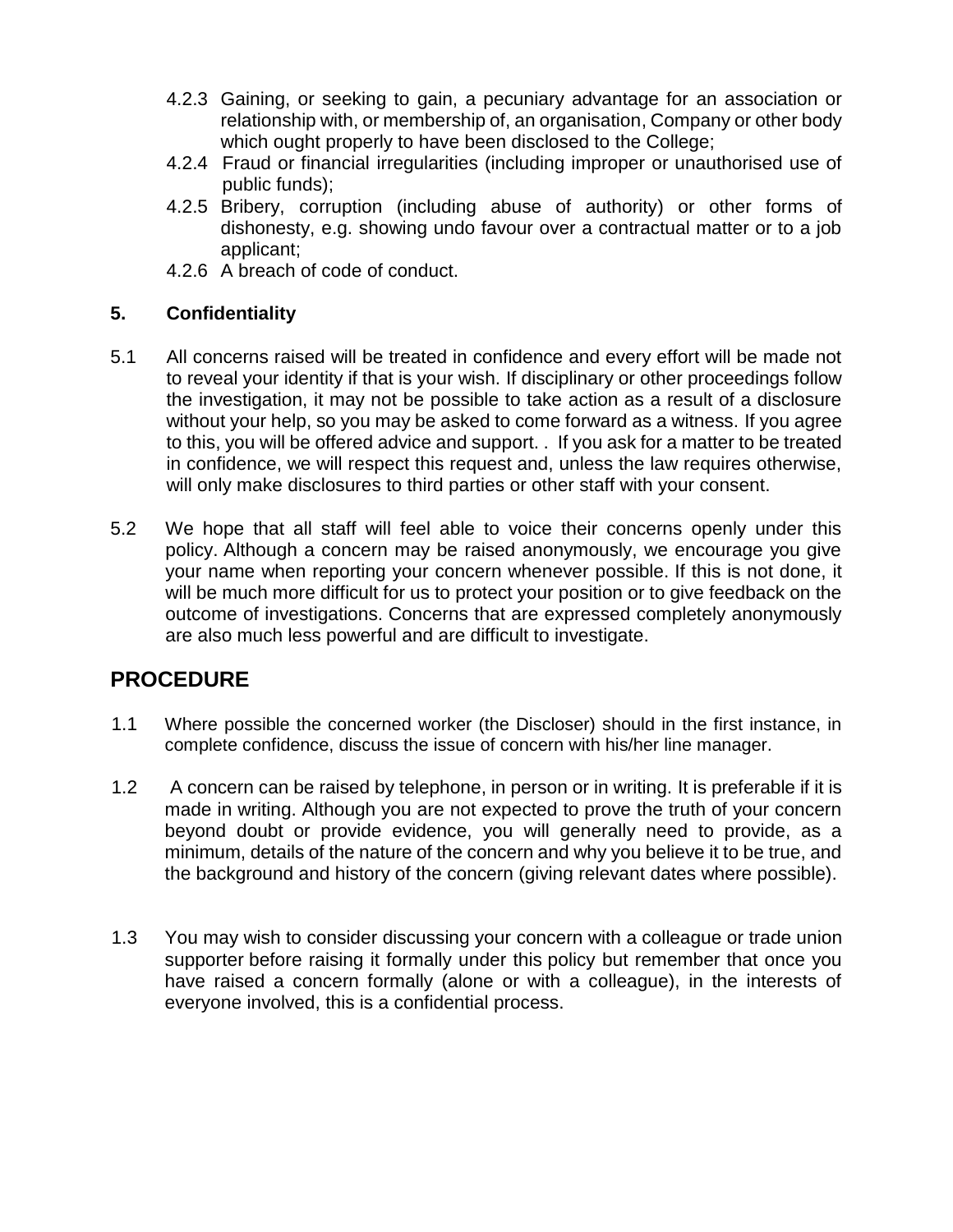# **2. Designated Assessors**

2.1 The Principal of the College has designated five people who have appropriate experience and standing within the College and for the purposes of this procedure are designated assessors ("Designated Assessors") and that one of the members has been designated as lead designated assessor ("the Lead Designated Assessor"). At the date of the adoption of this procedure the Designated Assessors are listed below and can be contacted through the Clerk to the Corporation on 0121 694 5100:

**Lead Designated Assessor** – Deputy Principal

**Second Designated Assessor** – Clerk to the Corporation

**Third Designated Assessor** – Chair of the Corporation.

**Fourth Designated Assessor** – Chair of Audit Committee

**Fifth Designated Assessor** – Vice Chair of the Corporation

- 2.2 The Governors may revoke any such designation from time to time and appoint new Designated Assessors. Any such revocation will be reported to the next meeting of the Corporation, together with brief reasons for the revocation. Where a revocation arises from the termination of a Designated Assessor's employment (whether by the College or by the officer) brief reasons for the termination will be given to the Corporation.
- 2.3 The Lead Designated Assessor will co-ordinate the training of the Designated Assessors in the use of this procedure with the Clerk to the Corporation and will ensure that the Audit Committee through the Annual Report to the Principal and the Corporation reports the number of occasions when this procedure has been formally invoked and their outcome and in accordance with the Accountability clause 12.

#### **3. Procedure for making a Disclosure**

- 3.1 The Discloser should as soon as practicable disclose in confidence the grounds for the belief of malpractice to one of the Designated Assessors, in doing so the Discloser must have reasonable grounds to believe that the information disclosed indicates malpractice. The choice of Designated Assessor will be for the Disclosure, but a Designated Assessor may decline to become involved on reasonable grounds, including possible previous involvement or interest in the matter concerned, incapacity or unavailability or if a Designated Assessor is satisfied, after consulting the lead Assessor, that some other Designated Assessor would be more appropriate to consider the matter in accordance with this procedure.
- 3.2 Workers must declare any personal interest they may have in making a disclosure.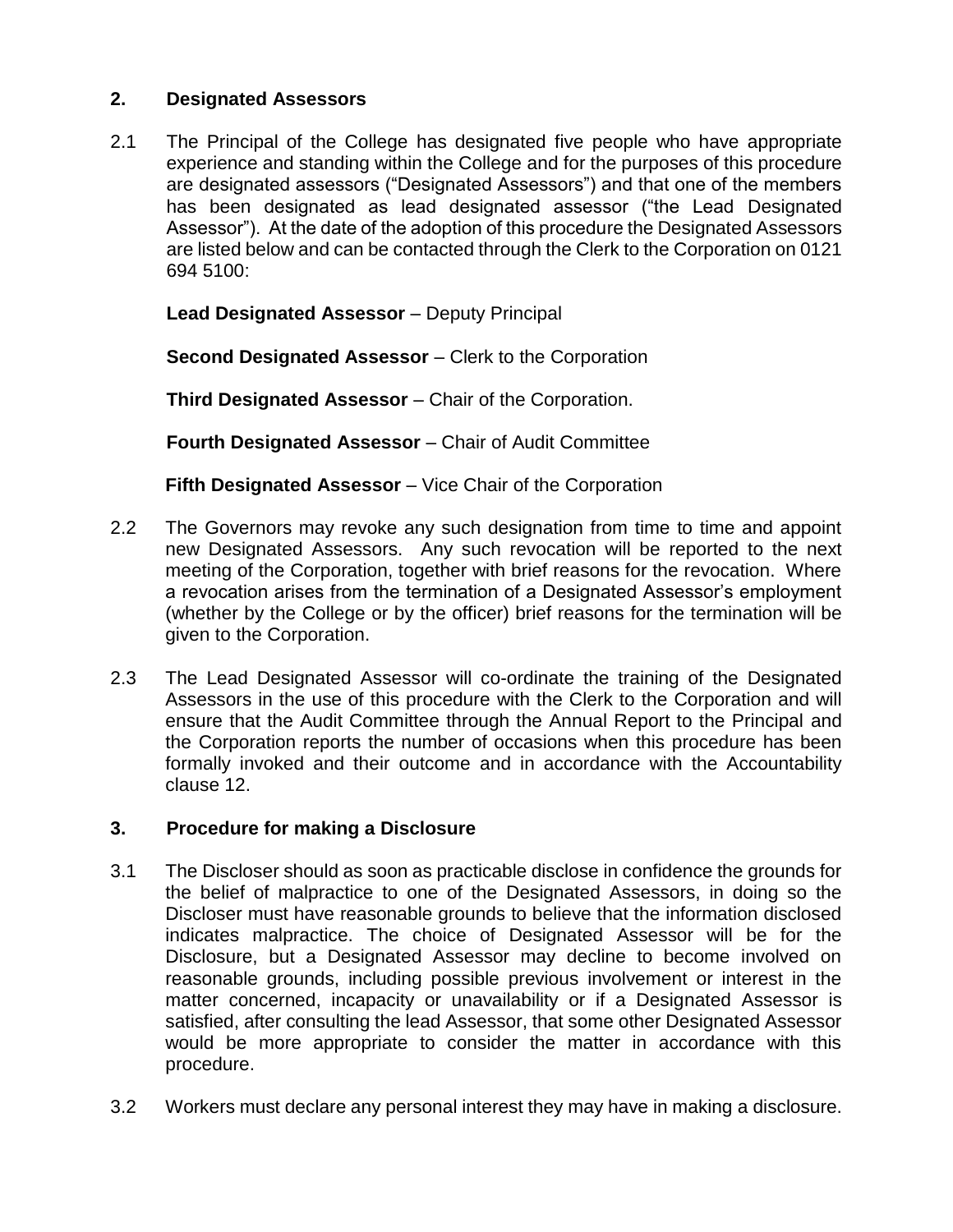- 3.3 Any disclosure to a Designated Assessor under this procedure shall, wherever possible, be in writing, but, if this is not practicable, any such disclosure may be oral, at the choice of the Discloser. The Discloser should provide as much supporting written evidence as possible about the disclosure and the grounds for the belief of malpractice.
- 3.4 Individuals are encouraged to identify themselves when making a disclosure. If an anonymous disclosure is made, the college will not be in a position to notify the individual making the disclosure of the outcome of action taken by the college. Anonymity also means that the college will have difficulty in investigation in such a concern. The college reserves the right to determine whether to apply this procedure in respect of an anonymised disclosure in light of the following considerations:
	- 3.4.1 The seriousness of the issues raised in the disclosure;
	- 3.4.2 The credibility of the concern and;
	- 3.4.3 How likely it is that the concern can be confirmed from attributable sources.

### **4. Procedure for dealing with disclosures**

- 4.1 It is important that all disclosures are handled in confidence and not discussed outside those directly involved as far as possible. We are committed to ensuring that all disclosures raised will be dealt with appropriately, consistently, fairly and professionally. We will arrange a meeting as soon possible to discuss the concern raised as set out in the steps below. We may ask you for further information about the concern raised, either at this meeting or at a later stage.
- 4.2 Concerns or allegations raised which fall within the scope of the specific established procedures may be referred for consideration under those procedures. Concerns should not be brought under this procedure where the college already has guidelines/procedures in place to deal with the issue.

#### **5. Step 1**

- 5.1 On receipt of the disclosure, the Designated Assessor, will send a written acknowledgement to the Discloser within 5 working days and an indication given of how the college proposes to deal with the issue within 10 working days of the initial disclosure.
- 5.2 Some concerns may be capable of resolution by agreed action without the need for investigation.
- 5.3 The Designated Assessor will offer to interview the Discloser in confidence, such interview to take place as soon as practicable after the initial disclosure. The purpose of the interview will be for the Designated Assessor to obtain as much information as possible from the Discloser about further steps which could be taken and will ensure that the Discloser is aware of the public interest test and the protection offered by the Public Interest Disclosure Act.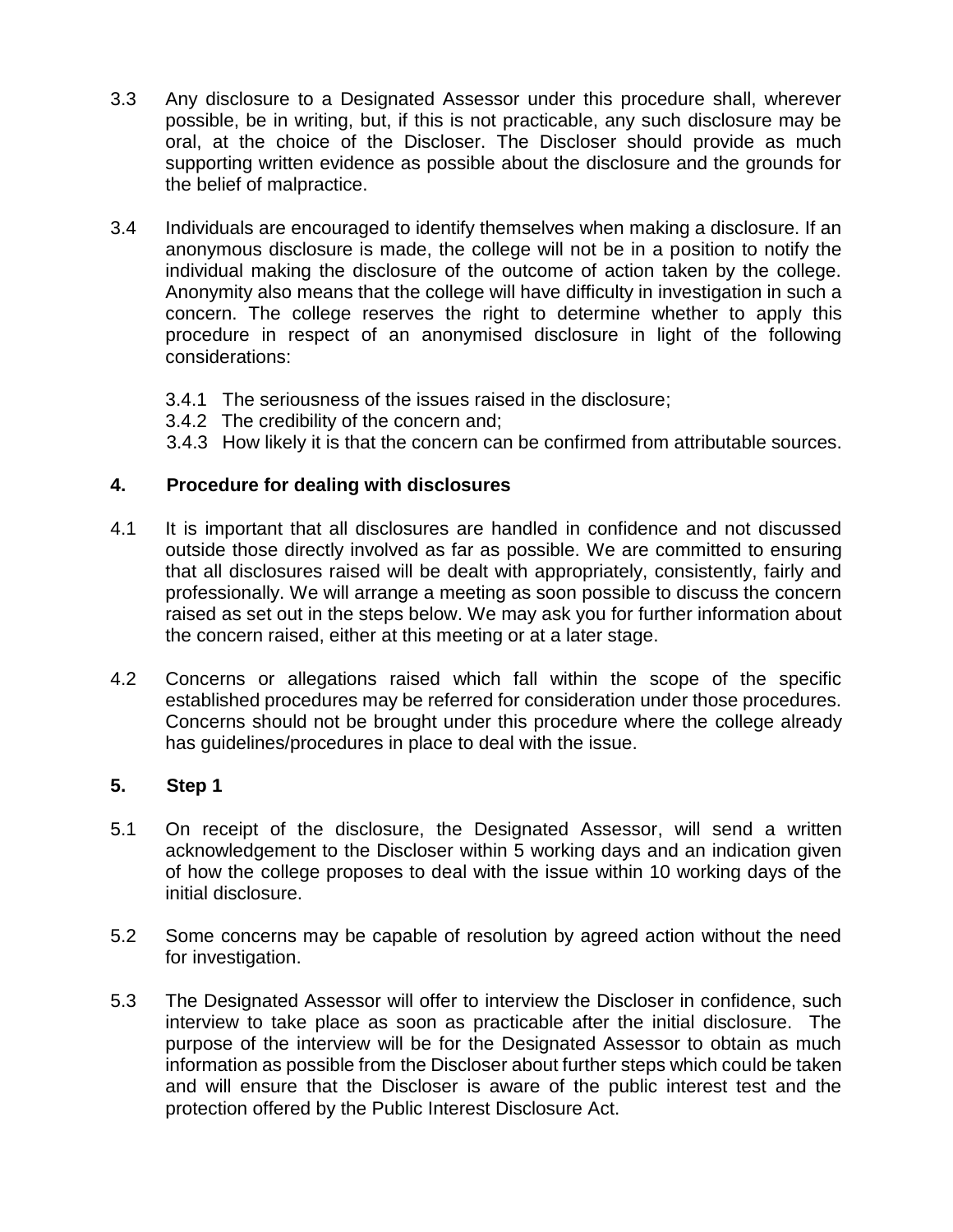- 5.4 The Discloser may be accompanied by a local trade union representative or work colleague at the interview or to any meeting that takes place. The companion must respect the confidentiality of the disclosure and any subsequent investigation.
- 5.5 The Designated Assessor may be accompanied by an administrative assistant to take notes, which will not identify the Discloser. For safeguards in relation to confidentiality, see section 11.
- 5.6 The investigator should prepare for the meeting in advance and, in consideration of any relevant documentation received, should explore the need of any clarification of the disclosure, request any additional supporting evidence and identify other potential witnesses.

### **6. Step 2**

- 6.1 Following the interview or meeting, the Designated Assessor will review the evidence relating to the investigation in order to establish whether or not the disclosure is supported. Further meetings might be arranged if the designated assessor deems these necessary. If it considers that the disclosure does not have sufficient merit to warrant further action, then the person making the disclosure will be notified in writing of the reasons and will also be advised that no further action will be taken by the College. In making this decision, consideration will take account of the following:
	- 6.1.1 That the Designated Assessor is satisfied that the Discloser does not have a reasonable belief that malpractice within the meaning of this procedure has occurred, is occurring or is likely to occur; or
	- 6.1.2 That the matter concerned is already the subject of legal proceedings, or has already been referred to the police, the Education Skills Funding Agency (ESFA), the Department for Business Innovation & Skills (BIS) or other public authority; or
	- 6.1.3. That the matter is already (or has already been) the subject of proceedings under one of the College's other procedures relating to staff or students.

# **7. Step 3**

- 7.1 As soon as practicable after the interview (or after the initial disclosure if no interview takes place) the Designated Assessor will report back with the findings without any unnecessary delay. If the disclosure is supported, the designated assessor may make recommendations about what further steps should be taken. Such recommendations may (without limitation) include one or more of the following:-
	- 7.1.1 That the matter should be reported to the police;
	- 7.1.2 That the matter should be reported to relevant external bodies such as (not an exhaustive list), the police, the Education Skills Funding Agency (ESFA), the Department for Education, Business and Skills (BIS), Education Funding Agency (EFA), or other appropriate public authority;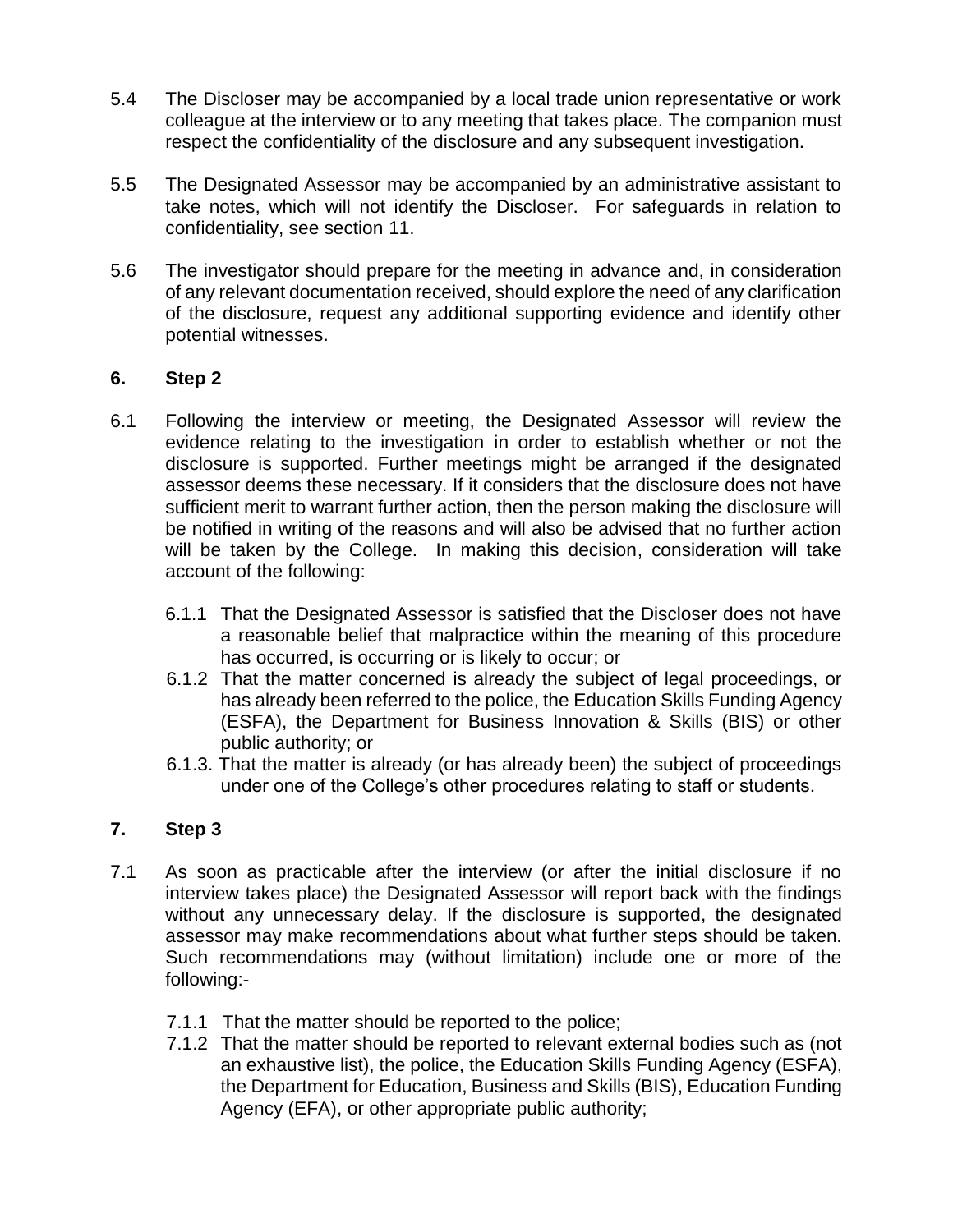- 7.1.3 That the matter should be investigated either internally by the College or by the Audit Committee or some other committee of the Corporation and/or by external or internal auditors or investigators appointed by the College, In accordance with the requirement of the joint audit code of practise.
- 7.2 It is the responsibility of the Designated Assessor to keep the Discloser informed, on a timely basis, of any progress as a result of the initial disclosure and this should be done normally every ten working days.
- 7.3 Any recommendations made under this procedure will be made by the Designated Assessor to the Principal unless it is alleged that the Principal is involved in the alleged malpractice or unless there are other reasonable grounds for not doing so, in which case the recommendations will be made to the Chair or the Vice-Chair of the Corporation. In any case the recommendations will be made without revealing the identity of the Discloser save as provided in paragraph 5.1 of the policy above. The recipient of the recommendations will take all steps within his or her power to ensure that they are implemented except to the extent that in view of the recipient there are good reasons for not doing so. If the Principal decides not to implement fully any such recommendations that the decision will be notified in writing to the Chair of the Corporation as soon as practicable, together with the reasons for it.
- 7.4 Once the Principal (or other recipient) has decided what further steps (if any) should be taken, the Designated Assessor will inform the Discloser of the decision, subject to the constraints of the College's duty of confidentiality or any other legal constraint. If no further steps by the College are proposed, the Designated Assessor will give the reasons for this.
- 7.5 Although it is difficult to be prescriptive about time scales it is in the best interest of all parties for any investigations to be undertaken as speedily as possible.
- 7.6 A disclosure who has not had a response within the time limit stated above or otherwise feels that the complaint is not being dealt with appropriately has the right to appeal to the Principal. The Principal will make final decision and action to be taken and will notify the disclosure of the outcome. The appeal will be final.
- 7.7 If the principal has been personally involved in the case, then the appeal will be heard by the clerk to the corporation.
- 7.8 Upon completion of the investigation the matter shall be reported to the next ordinary meeting of the Audit Committee.

#### **8. Raising your concern externally (exceptional cases)**

8.1 The main purpose of this policy is to give all our staff the opportunity and protection they need to raise concerns internally. We would expect that in almost all cases raising concerns internally would be the most appropriate course of action.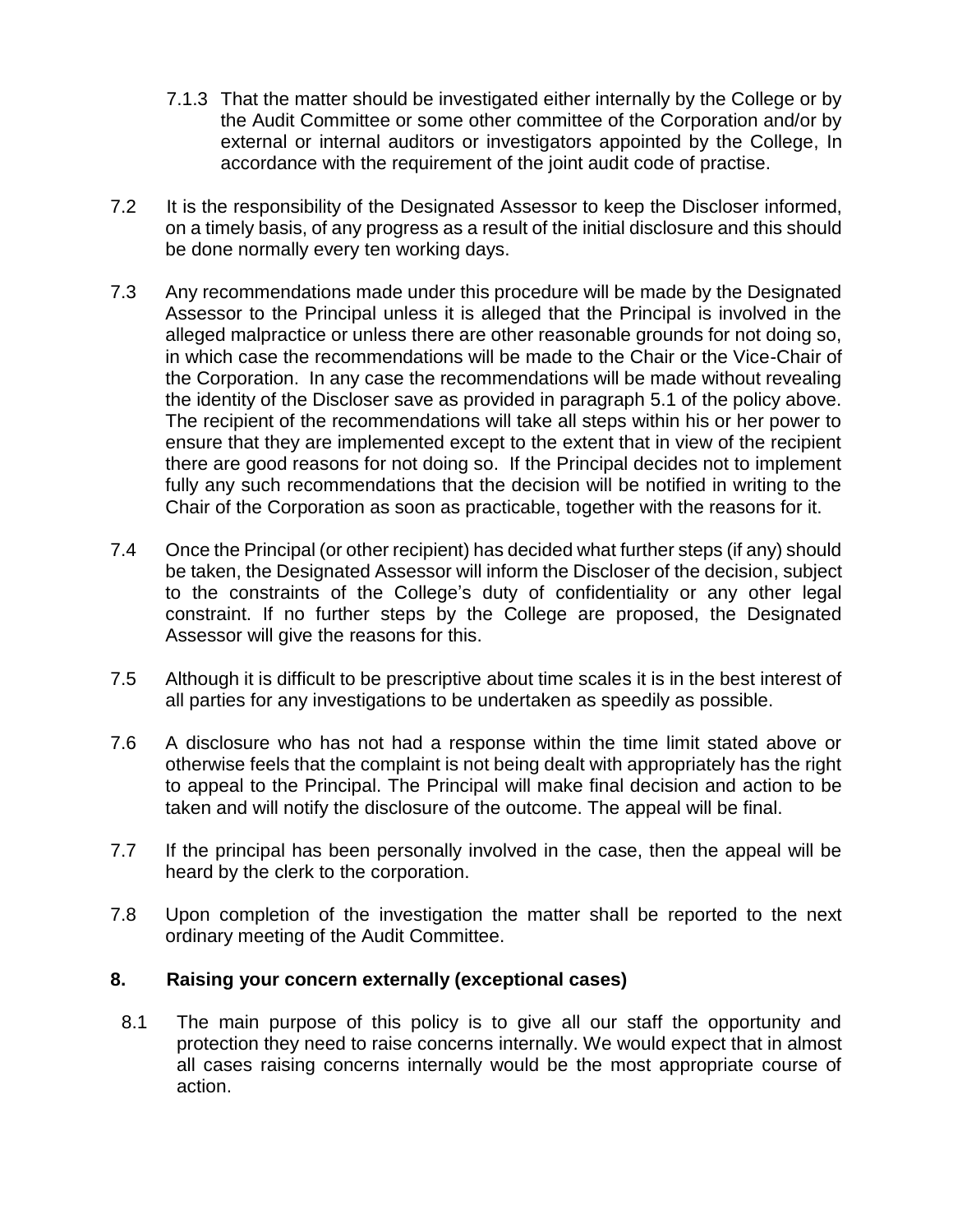8.2 If for whatever reason, you feel you cannot raise your concerns internally and you reasonably believe the information and any allegations are substantially true, the law recognises that it may be appropriate for you to raise the matter with another prescribed person, such as a regulator (e.g. Ofsted/Department for Education/Education and Skills Funding Agency) or professional body or an MP. A list of the relevant prescribed people and bodies for this purpose and the areas for which they are responsible is available from Protect (formerly known as Public Concern at Work) (see Clause 11), Further information and contacts, below) and on the GOV.UK website at:

[https://www.gov.uk/government/publications/blowing-the-whistle-list-of](https://www.gov.uk/government/publications/blowing-the-whistle-list-of-prescribed-people-and-bodies--2)[prescribed-people-and-bodies--2](https://www.gov.uk/government/publications/blowing-the-whistle-list-of-prescribed-people-and-bodies--2)

- 8.3 We strongly encourage any individual to seek appropriate advice before reporting a concern to anyone external. Protect (formerly known as Public Concern at Work) is a leading independent charity whose main objectives are to promote compliance with the law and good practice in the public, private and voluntary sectors. They are a source of further information and advice and operate a confidential helpline. See Clause 11, Further Information and Contacts, below. The Discloser will inform a Designated Assessor unless clause 8.4 applies
- 8.4 The Discloser may also raise the matter in accordance with clause 8.2 above if the Discloser has reasonable grounds for believing that all of the available Designated Assessors are or were involved in the alleged malpractice or that the Discloser will be prejudiced as a result of making the disclosure.
- 8.5 Should advice be sought outside of the College, the Discloser must be careful not to breach any confidentiality obligations or damage the College's reputation in so doing.

#### **9. Protection and support for those raising concerns against Disciplinary**

- 9.1 We are committed to good practice and high standards and to being supportive to staff who raise genuine concerns under this policy, even if they turn out to be mistaken.
- 9.2 A worker will not suffer dismissal or any detrimental action or omission of any type (including informal pressure or any form of victimisation) by the College for making a disclosure in accordance with the procedure. If you believe that you have suffered such treatment, you should inform the Clerk or HR Director immediately. If the matter is not dealt with to your satisfaction, you should raise it formally using our Grievance Procedure.
- 9.3 No member of staff must threaten or retaliate against an individual who has raised a concern and we will not tolerate any such harassment or victimisation. Any person involved in such conduct may be subject to disciplinary action
- 9.4 To ensure the protection of all of our staff, No formal disciplinary action will be taken for making a disclosure but this does not prevent the College from bringing disciplinary action where the College has grounds to believe that: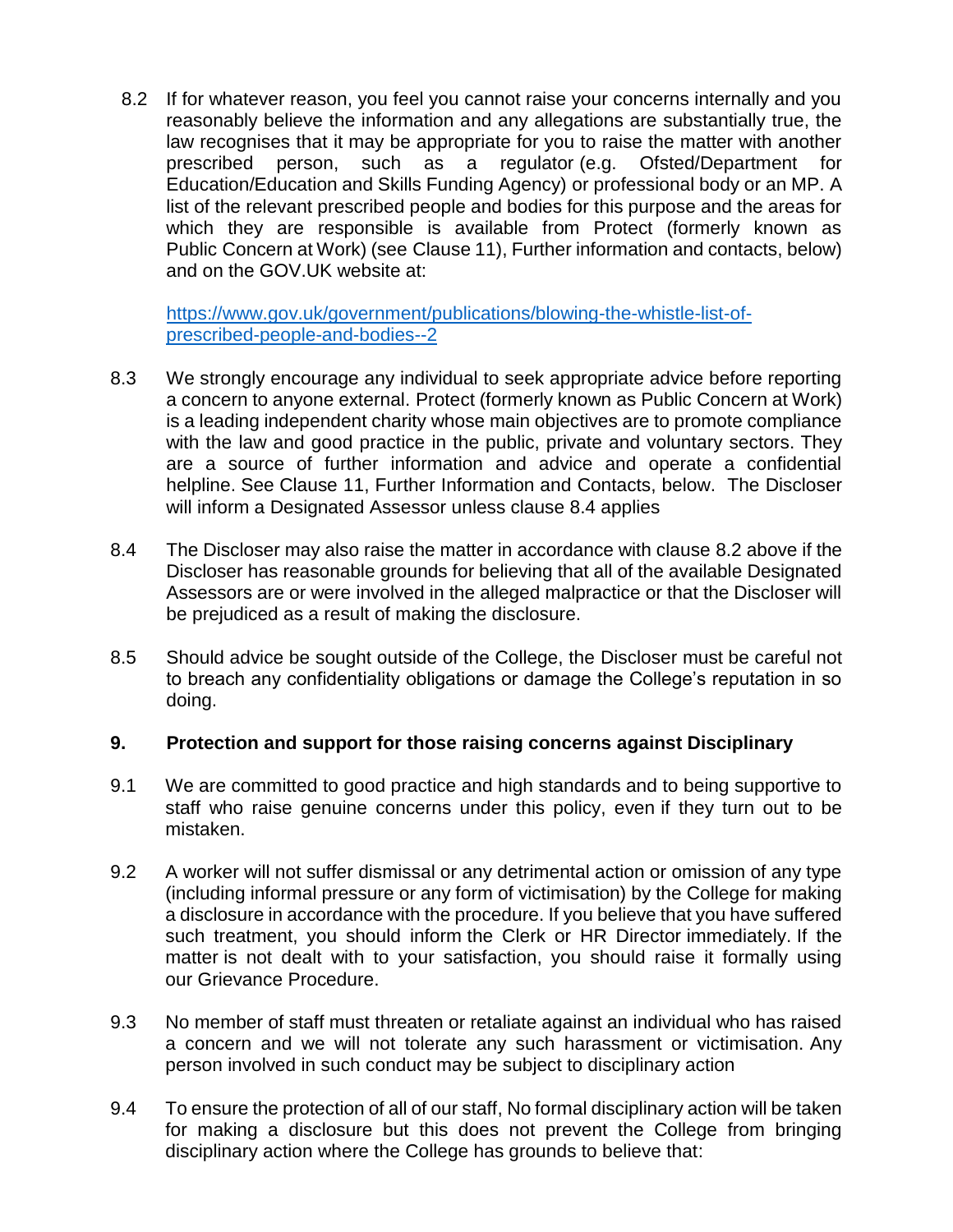- 9.4.1 A disclosure was made frivolously;
- 9.4.2 Maliciously;
- 9.4.3 For personal gain.

and/or where a disclosure is made:

- 9.4.4 Outside the College without reasonable grounds;
- 9.4.5 Or make an allegation they do not reasonably believe to be true or not made in the public interest.

#### **10. Safeguards for the Discloser for documents**

- 10.1 Any documentation (including computer files and discs) kept by the Designated Assessor relating to the matter will be kept secure, so that as far as practicable only the Designated Assessor and his or her administrative assistant shall have access to it. As far as practicable, any documentation prepared by the Designated Assessor will not reveal the identity of the individual as the Discloser of information under this procedure.
- 10.2 All correspondence to the Discloser will be either hand delivered in a sealed envelope by the Assessor or sent to his/her home address, or by secure email, ensuring that any documents are password protected.

#### **11. Further information and contacts**

- 11.1 If you have any queries about the application of this policy, please contact the Clerk to the Corporation in the first instance.
- 11.2 Relevant regulators may include:

| Name of regulator                                                                        | <b>Contact details</b>                                                                                                                                                     |
|------------------------------------------------------------------------------------------|----------------------------------------------------------------------------------------------------------------------------------------------------------------------------|
| Her Majesty's Chief Inspector of<br>Education, Children's Services and<br><b>Skills</b>  | The Chief Inspector<br>Ofsted<br><b>Piccadilly Gate</b><br><b>Store Street</b><br>Manchester<br><b>M1 2WD</b><br>Tel: 0300 123 3155<br>Email: whistleblowing@ofsted.gov.uk |
| Secretary of State for<br><b>Education/Education and Skills</b><br><b>Funding Agency</b> | <b>Ministerial and Public Communications</b><br>Division<br>Department for Education<br><b>Piccadilly Gate</b><br><b>Store Street</b>                                      |